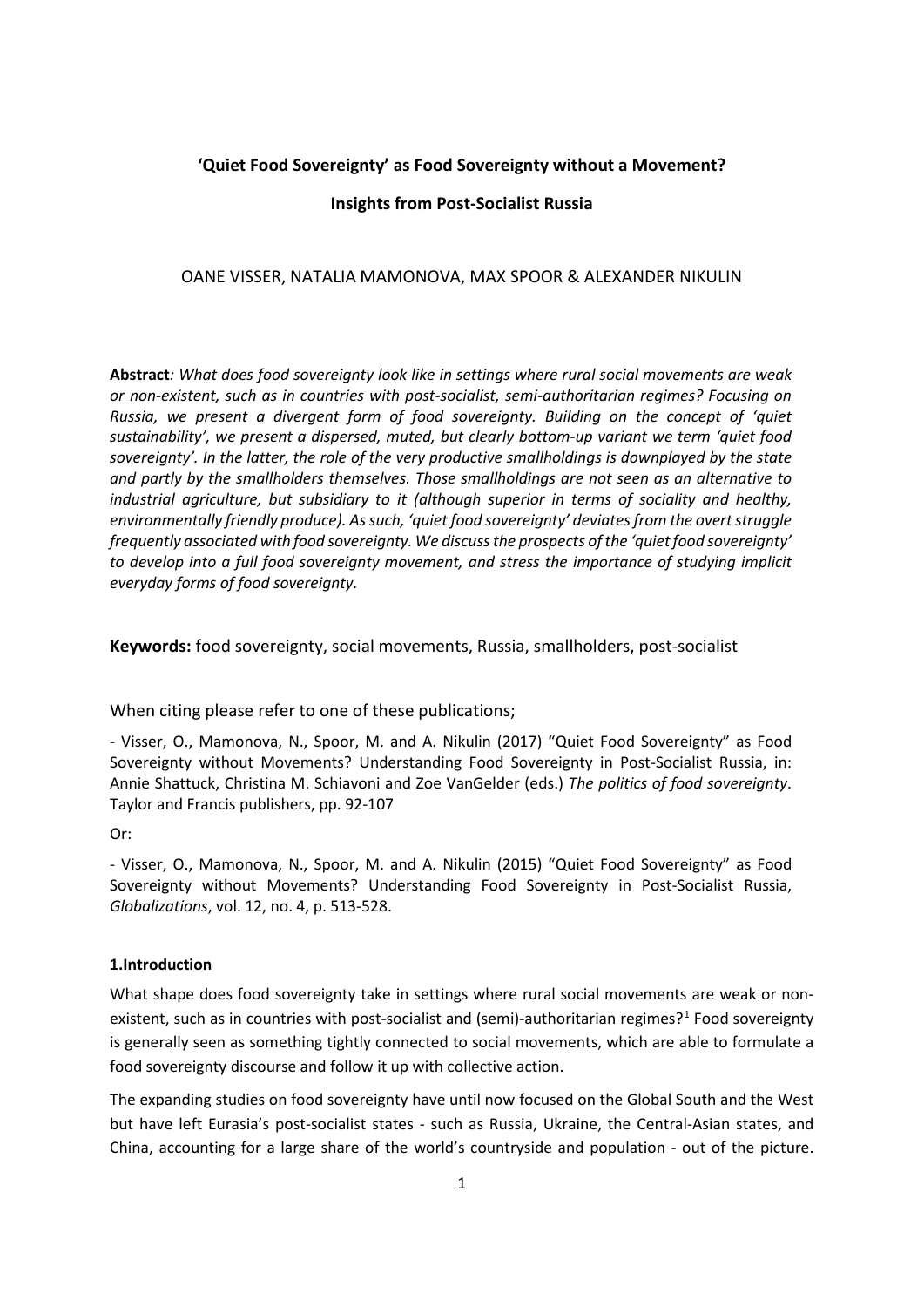Russia and most of the former Soviet Union's other major agricultural producers (i.e. Ukraine, Kazakhstan) constitute an area where the discourse on, and practices of, food sovereignty strongly diverge from the global understandings of it as defined by Via Campesina and the Nyéléni forum. Although the Global South and West already feature varying definitions and approaches to food sovereignty (Patel 2009), we contend that the Russian take is radically different from the basic premises of the food sovereignty variants studied until this time.<sup>[2](#page-15-1)</sup> Therefore, a closer look at the post-Soviet space – and Russia in particular – may contribute to the critical examination of food sovereignty, which is registering a global rise in popularity.

With no study conducted on food sovereignty in Russia until now, and virtually none in the post-socialist area<sup>[3](#page-15-2)</sup>, the first question that arises is whether food sovereignty exists at all as a concept or practice in the country. Food sovereignty is hardly used in government policy and media in Russia, and even then it is mostly as a synonym for 'national food security' (e.g. Super 2013). Government policy is focused on food security and in particular national food self-sufficiency, through the development of large-scale farming. Although food sovereignty rarely figures in Russian debates in its literal translation (*prodovolstvenniy suverinitet*), the concept is certainly not irrelevant.

We argue that a kind of food sovereignty does exist in Russia, but in a less pronounced form - as it practically thrives without any organizations that could formulate outspoken discourses or coordinate actions. However, some of the actions and implicit ideas related to the concept are widespread among the population and clearly emerge bottom-up. We term these practices and implicit ideas 'quiet food sovereignty', building upon the concept of 'quiet sustainability' introduced by Smith and Jehlička (2013). We argue that food sovereignty in practice plays an important role in Russia, with smallholdings producing a large share of the food consumed, in or near their local places of living, and in a largely ecologically friendly way. These elements match well the vision of food sovereignty advocated by global social movements. We reveal that a rights discourse, which is an important element in the food sovereignty concept (Claeys, 2013; Nyéléni, 2007) is rather implicit in 'quiet food sovereignty'. Moreover, the agricultural and environmental importance of Russian smallholdings - which produce, for instance, more potatoes than all the commercial farmers in the US and UK put together (Ries, 2009) - is grossly overlooked and downplayed by the government. Even more strikingly, it is also partly overlooked by the smallholders themselves. We will demonstrate that this extraordinary productivity and 'quiet food sovereignty' are primarily linked to: first, longstanding concepts and practices of household security and self-reliance, which date back to the Soviet era food deficits; and second, the symbiosis between large farm enterprises (LFEs) and smallholdings, which consisted of the LFEs providing smallholders with large farm assets, and the smallholders' pilfering from the LFEs.

The paper is structured as follows. The next section sketches the theoretical (and methodological) approach for studying settings with weak or non-existent movements. Section three explains the weakness of rural social movements in Russia. Section four describesthe Russian food system and the symbiosis between large-scale and small-scale farming. The fifth section deals with the discourses and practices of Russian smallholdings, and explains how they constitute 'quiet food sovereignty'. Section six discusses the implicit political dimension of quiet food sovereignty. The seventh section discusses the perspectives for the emergence of a genuine food sovereignty *movement*. The last section presents the conclusions and discusses the wider relevance of 'quiet food sovereignty'.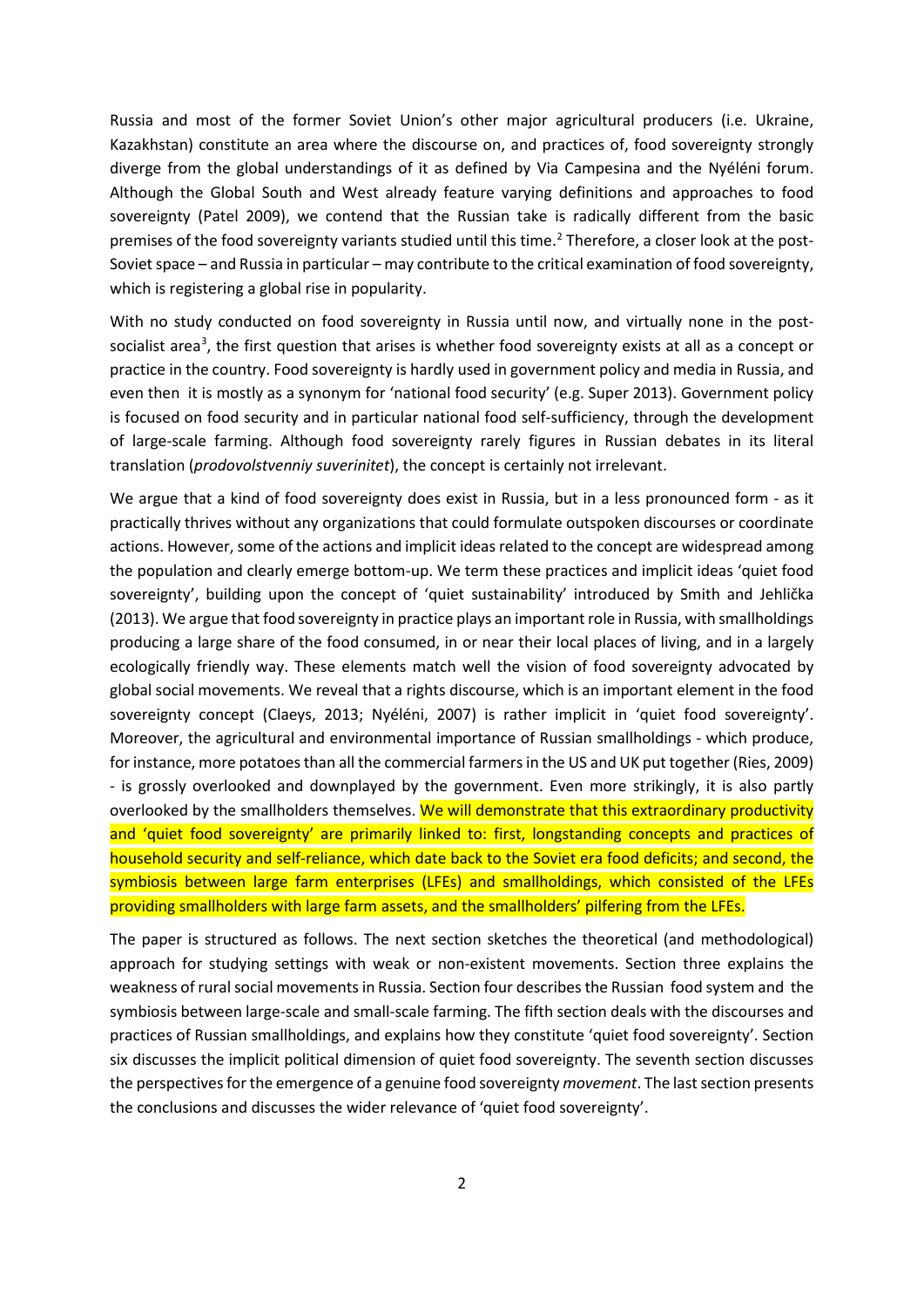### **2.Rural Social Movements in Russia**

In Russia, the policy space for social movements is very limited. In the Soviet era, virtually all social organizations were established top-down. After the fall of the Soviet Union in 1991, it became legally possible to establish social movements. However, due to seventy years of socialist reign without genuine social movements, the population starkly distrusted new collective endeavors and ideologies and lacked the experience of grassroots collective action. In addition, it was too distracted by the 'shock-therapy' reforms of the 1990s, with their sudden price liberalization, widespread privatization and drastic reduction of state spending (Mamonova & Visser, 2014). Faced with such a context, Russians did not mobilize to resist changes collectively, but instead coped with (food) shortages by intensifying the Soviet practices of smallholder farming and informal exchange networks (ibid.).

As a consequence, in the 1990s only a limited number of social movements emerged in the cities, and virtually none in the countryside. We refer below to 'rural movements', although some of them also represent urbanites with smallholdings. From the mid-2000s onwards, some rural movements emerged (Mamonova & Visser, 2014). However, due to increasing constraints imposed on civil society organizations by the Putin regime, practically all of these movements became either strongly state-led, with very weak links to their supposed constituency, or 'phantom movements' without substantial activities (ibid.). The only movement that remained closely connected to rural dwellers was the countrywide movement *Krestyansky Front* (Peasant Front), which defended rural dwellers faced with land grabbing. However, due to mounting constraints by the state and the lack of social will to mobilize, the movement was disbanded in 2013 . Thus, it is hardly an overstatement to characterize rural social movements in Russia as extremely weak or virtually non-existent. Moreover, it is increasingly problematic to call these organizations social movements: they are weak both in terms of their lack of popularity among the population and their lack of power (ibid.).

#### **3.Studying Food Sovereignty without a Movement: Analytical Tools**

Food sovereignty is generally seen as something tightly connected to a social movement, which is able to formulate, promote and execute a food sovereignty discourse, and convert it into collective action. The emergence of food sovereignty into the global policy arena is clearly strongly connected to the rise of Via Campesina as a transnational social movement, and various other peasant and farmer associations and networks (such as members of the International Planning Committee (IPC) on Food Sovereignty). The study of food sovereignty, aside from being (among others) a response to the limitations of the food security studies, is very much a branch of social movement studies, with its focus on discursive aspects (discourses, visions on farming) and organizational issues (leadership, transnational alliances and open/massive collective action).

Recently, some studies have explored food sovereignty beyond the node of social movements. Particularly relevant here are the studies that have gone beyond the 'global summitry' of large social movements, by looking at localized forms of resistance against the global food system (Ayres and Bosia 2011). But so far, the localism of such micro-encounters 'is still overshadowed by protest summitry and large-scale mobilizations' (ibid: 1).<sup>[4](#page-15-3)</sup> Even with the growing attention for the various actors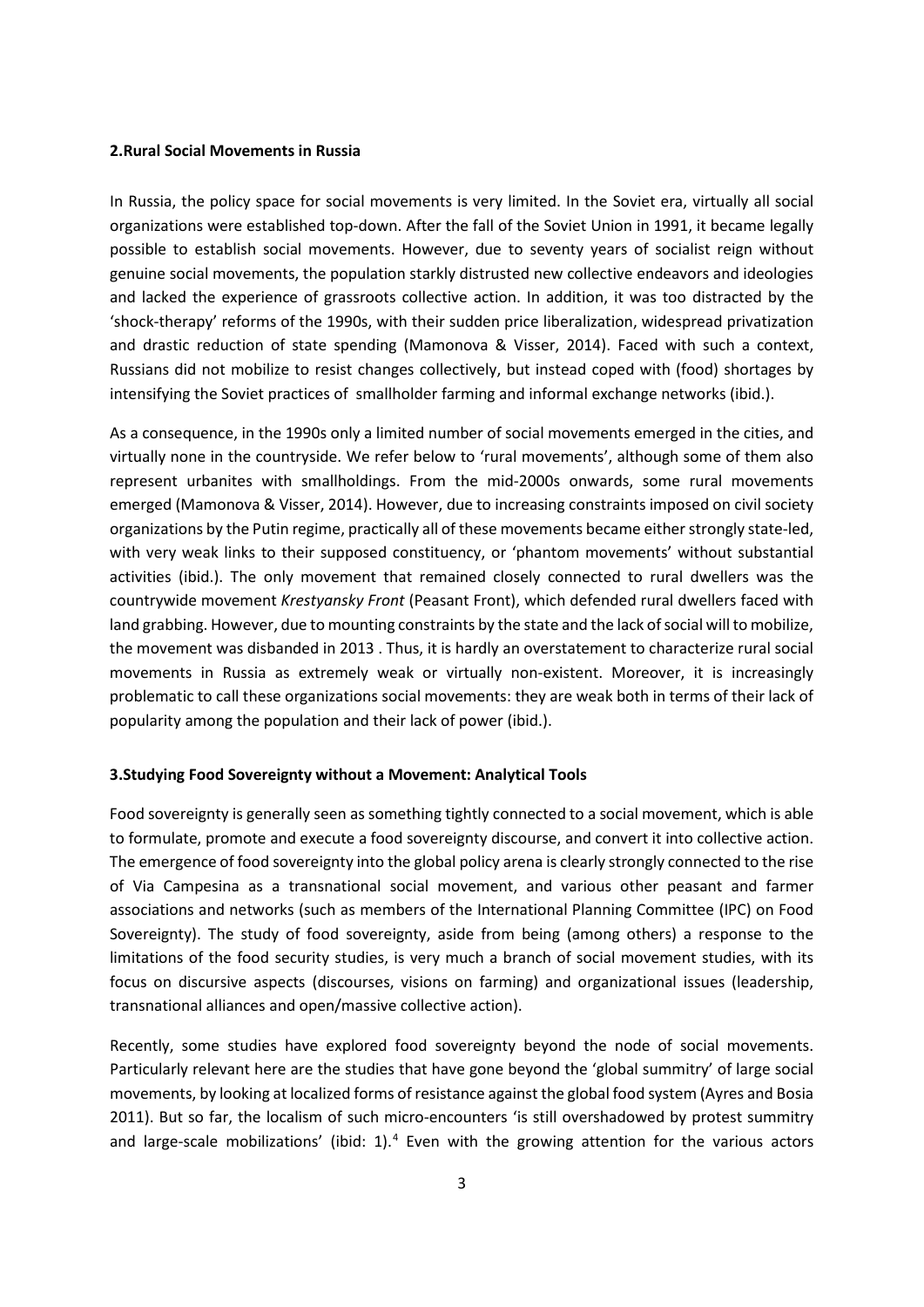operating beyond social movements, and the study of actors (or scales) in food sovereignty issues as 'multiple sovereignties' (McMichael 2009), the social movements still remain the touchstone of analyses. This raises the question of what food sovereignty looks like (or might become) in settings where social movements are extremely weak or non-existent. Does food sovereignty exist in (semi) authoritarian states where social movements are mostly forbidden (such as in China) or heavily restricted (as in Russia)?

For settings such as Russia, as well as other post-socialist and/or semi-authoritarian settings with weak or non-existent movements, additional analytical tools are necessary to study food sovereignty. We propose to pay more attention to the level of everyday practices and customs (including the interconnections between large and small farms), 'everyday resistance' (Scott, 1985), as well as 'muted discourses' (Ardener, 1975). We advance these tools in contrast to the existing focus on outspoken discourses such as public speeches and declarations, and concepts from the social movement literature that are frequently used in the food sovereignty literature, such as 'framing', 'mobilization', and social movement strategies (e.g. Claeys, 2011; Desmarais, 2007; Torres, 2011).

The study of food sovereignty was initially very much a study of the framing, mobilization, and genealogy of the transnational movement La Via Campesina (Desmarais, 2007; Torres, 2011). This is, of course fully understandable, taking into account the crucial role of the movement in defining and propagating - though not inventing (Edelman, 2014) - the concept. A focus on customs and everyday practices instead of social movements enables another approach to rights and entitlements. In the food sovereignty literature, the term 'right' appears frequently. The Nyéléni food sovereignty declaration (Nyéléni, 2007) defines food sovereignty as:

'..the *right* of peoples to healthy and culturally appropriate food produced through ecologically sound and sustainable methods, and their *right* to define their own food and agriculture systems' [emphasis added].

However, it is debatable whether this is about strict rights in the juridical sense, or about entitlements which would, for example, have a more social, informal character. Hospes (2014), for instance, argues that the choice for 'peoples' instead of 'humans' (individuals) as actors seriously complicates the conversion of food sovereignty claims into legally recognized rights, such as human rights (a more optimistic evaluation is provided by Claeys, 2013). As the legal impact of food sovereignty is (still) weak, it seems relevant to include 'entitlements' under the label of rights. Following up on Hospes' (2011) call for more attention to legal pluralism within food sovereignty, we will draw upon work in legal pluralism and anthropology (von Benda-Beckmann et al., 2006), and view rights (for instance in the sphere of property) as multi-layered. Von Benda-Beckmann et al. (2006) propose the analysis of property on four levels; ideology, legislation, social norms/customs and (everyday) practices. The literature on property focuses mostly on the first two levels (which often fall together), while ignoring the latter two (ibid.). Applying this multi-layered analysis helps us to uncover the symbiosis between Russian smallholders and large farm enterprises (LFEs), which exists underneath the ideological and legal divergence between the two groups, and which is an important element for understanding 'quiet food sovereignty'. As mentioned above, this concept is inspired by the 'quiet sustainability' concept by Smith and Jehlička (2013). They argue, based on research in post-socialist central Europe, that healthy and environmentally sound agriculture can also be reached without explicit discourses and social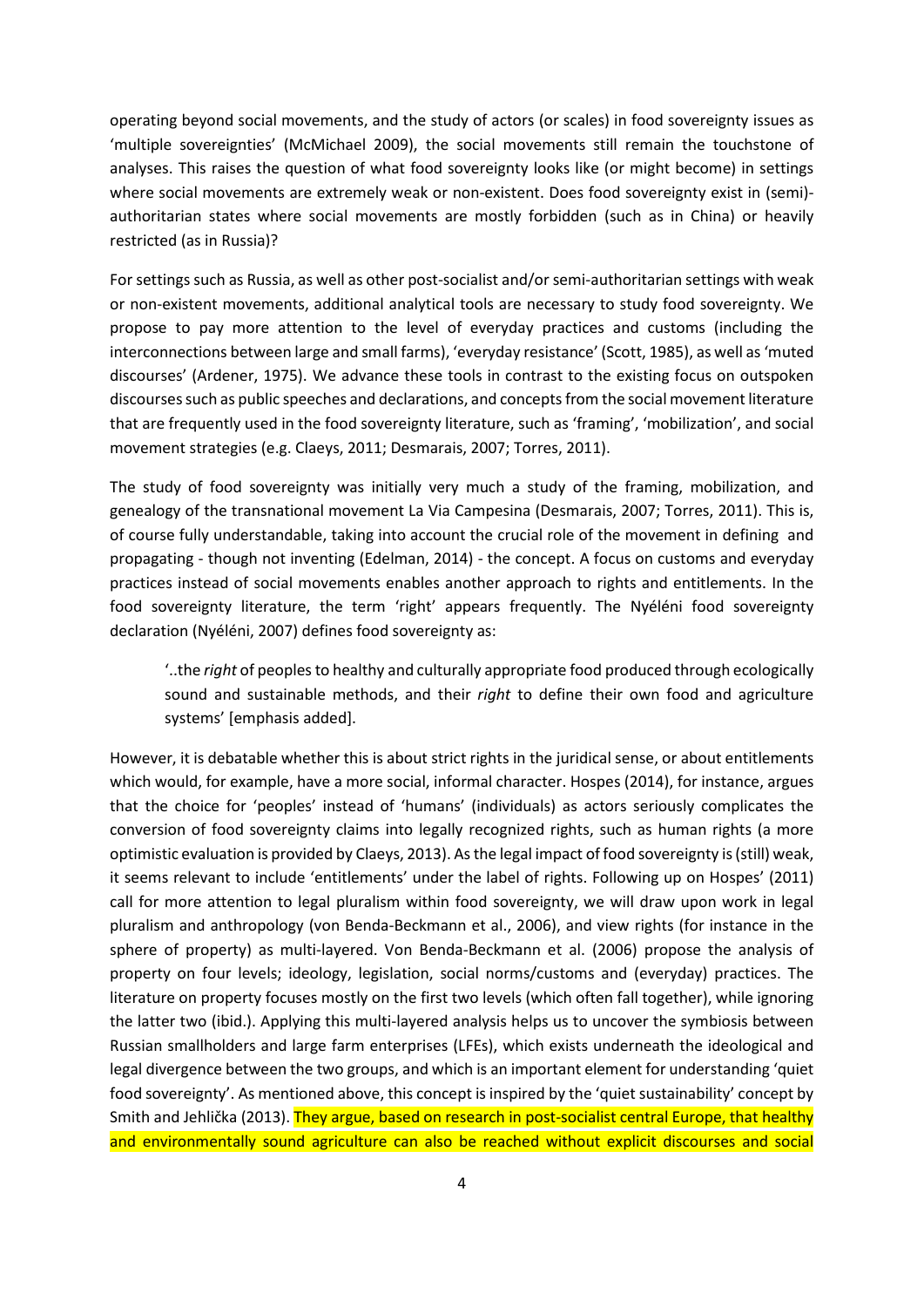movements, and therefore they call it 'quiet'. The concept does not incorporate a political dimension, as there is no mention of rights and entitlements. We will contend that quiet food sovereignty does include a political dimension - although a rather implicit one. In analyzing this implicit political dimension, we will draw on the earlier mentioned anthropological work on property relations and the concept of 'everyday resistance' (Scott, 1985).

Aside from interviews with rural social movement leaders (see Mamonova & Visser, 2014 for methods), the data collection for this article consists predominantly of qualitative interviews and observations among the rural population and *dacha* cultivators. In total, 60 interviews were used in this analysis (18 and 32 interviews with smallholders were conducted by Mamonova in the Vladimir and Moscow region, respectively (October-November 2013); 10 interviews and numerous informal conversations with smallholders and state and agribusiness officials were conducted by Visser in the Belgorod region (November-December 2013).

Before elaborating on (quiet) food sovereignty, we will describe Russia's large and small-scale agriculture (and their interconnections), loosely based on the above-mentioned property relations framework.

#### **4.Post-socialist Agrarian Reform and the Soviet Legacy of Symbiosis**

Large-scale agrarian reform started in Russia after the Soviet Union's demise in 1991. Farmland privatization took place through a "share-based" land distribution, as opposed to the "plot-based", physical land distribution conducted in most Central and Eastern European countries. The rural population could choose to keep their shares in the privatized successors of the collective and state farms, or take out their paper shares and convert them into real land plots in order to establish a family farm.

Few rural dwellers established private farms, and the growth of such farms already stagnated by the mid-1990s due to insecure property rights, bureaucratic hurdles and lack of market access (Pallot & Nefedova, 2007). As a result, the large farm enterprises (LFEs), successors of the collective and state farms, stayed largely intact. The number of LFEs, with an average size of several thousand hectares, remained remarkably stable. Moreover, so-called agroholdings emerged in the course of the 2000s companies that consist of various integrated LFEs and/or other firms in the food chain. Rural dwellers largely remained employees in the LFEs, while simultaneously expanding (more than doubling) their 'subsidiary household plots' (Rosreestr, 2012).

Two opposing forms of production existed in the Soviet agriculture: on the one hand, the highly mechanized and subsidized, but inefficient, state and collective farms; on the other, the small, but highly productive, semi-private parcels of their employees. Although they only represented 5 percent of the total farmland (Rosreestr, 2012), the rural population - using manual labor on their tiny plots (of 0.10 to 0.25 ha) - nevertheless accounted for an astonishing 22 percent of the total agricultural production value of the Russian Soviet republic in 1989 (World Bank, 1992). Moreover, many households had (and still have) their *dachas* (summer houses with a garden around the cities); as *dachniks* (*dacha* owners), they cultivated several fruits and vegetables for own consumption and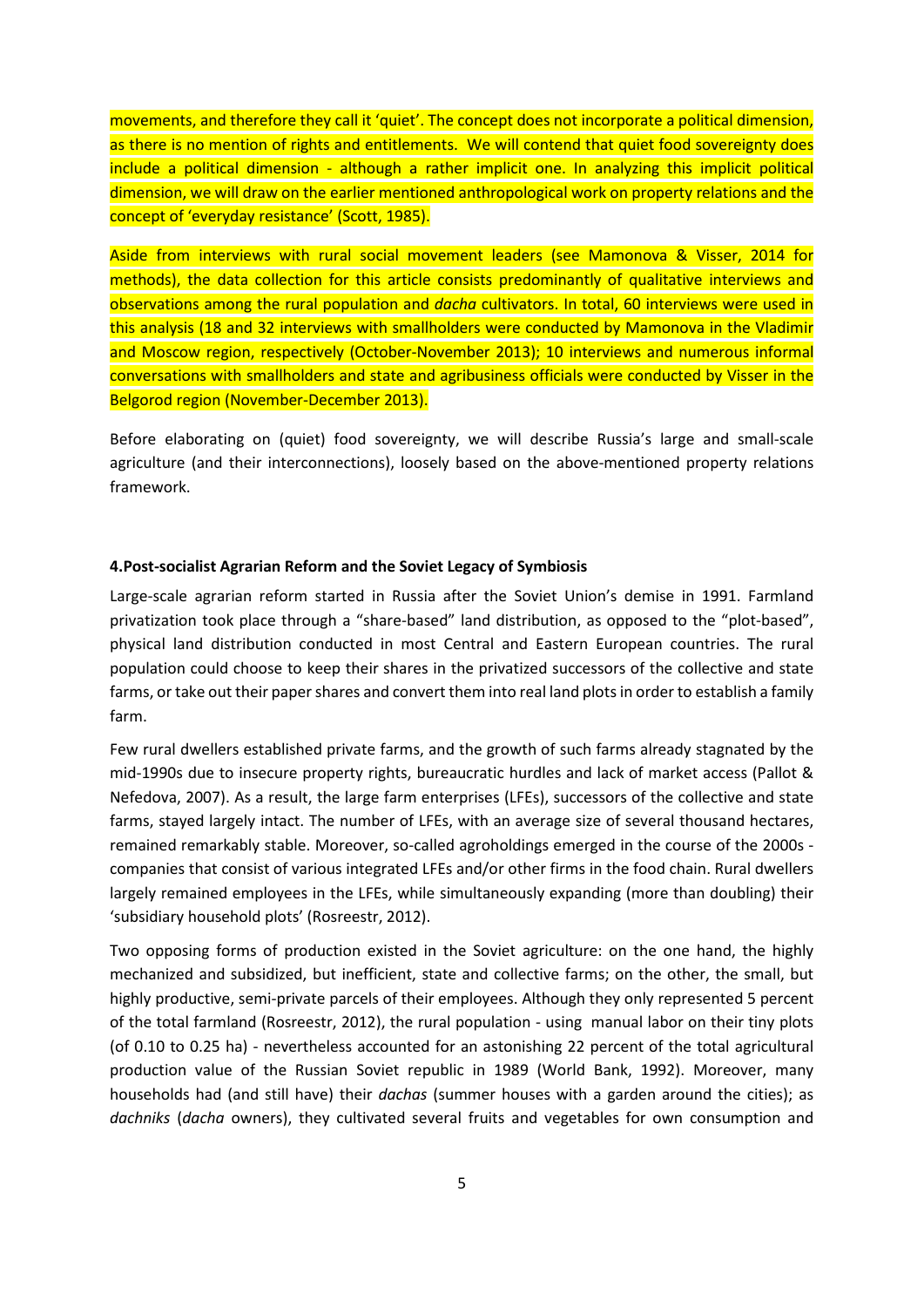exchange. Currently, every second family has a *dacha* plot, with an average size of about 0.01 ha; 47% of them cultivate half or more of this land (Nefedova, 2008).

The impressive production on the household plots (further enlarged by *dacha* cultivators) was seen as a strong indication that - once Soviet-era restrictions on private production would be lifted - rural dwellers would establish fully independent farms. This expectation was based on a fundamental misunderstanding of the existing (informal) property relations.

Although, on the ideological and legislative levels, the state/collective farms and the household plots were opposite and fully separated, on the level of rural norms and daily practices, they were interlinked in a so-called symbiosis (Visser, 2006; Nikulin, 2003, 2009). Household plots could produce relatively large amounts of food because they were allowed to use a whole array of collective facilities: from obtaining young livestock and letting private cattle graze on collective pastures, to using machinery. As a result, households were able to ensure their own food security and get extra revenue through sales or exchange. The chairmen of the collectives were also interested in providing such support, as it was a way to motivate their low-paid workers. Finally, aside from the support *provided* to households, there was also a wide practice of goods being *taken* (pilfered) by the households.

The boundaries between the collectives and household plots were thus permeable - a situation which largely continued in the post-Soviet era (Visser, 2006). An LFE decline set in during the 1990s, and farm wages began not being paid for months. In reaction, rural households enlarged their plots and intensified pilfering from the collective. In the course of the 2000s, with some recovery in the LFEs and improved wage payment, households somewhat declined the intensified smallholder production, though it remained at a high level.<sup>[5](#page-15-4)</sup> While towards the end of the Soviet era (1989) the Russian household plots produced 22 percent of the agricultural output value, in 2012 this was estimated to be 43.2 percent (Rosstat, 2013b). In sum, land reforms unintentionally led to a continued co-existence of LFEs and (intensified) smallholder production.

#### **5.Quiet Food Sovereignty: Discourses, Importance and Quietness**

Although rural (and some urban) households are a fundamental part of the Russian food system, producing a large share of total agricultural output, their role in the pursuit of the national food security and sovereignty is overlooked or consciously ignored. This section will examine the state and agribusiness discourses on small-scale farming, discuss smallholder productivity and sustainability, and smallholders' own discourses.

## *Discourse on Smallholder Farming by State and Agrobusiness*

The Russian government and the agribusiness elite regard the large-scale industrialised sector in a positive light, despite such social and environmental risks of large-scale, industrial farming as soil degradation (due to mono-cropping) (Nikulin 2009; Visser et al. 2012). The smallholder sector is largely depicted in negative terms – at least where its agricultural and economic functions are concerned. Descriptions like 'backward', 'relic of the past', 'without long term perspective', 'low hygiene standards' abound. This statement by the vice-president of the Russian Grain Union, Alexander Korbut, illustrates this view: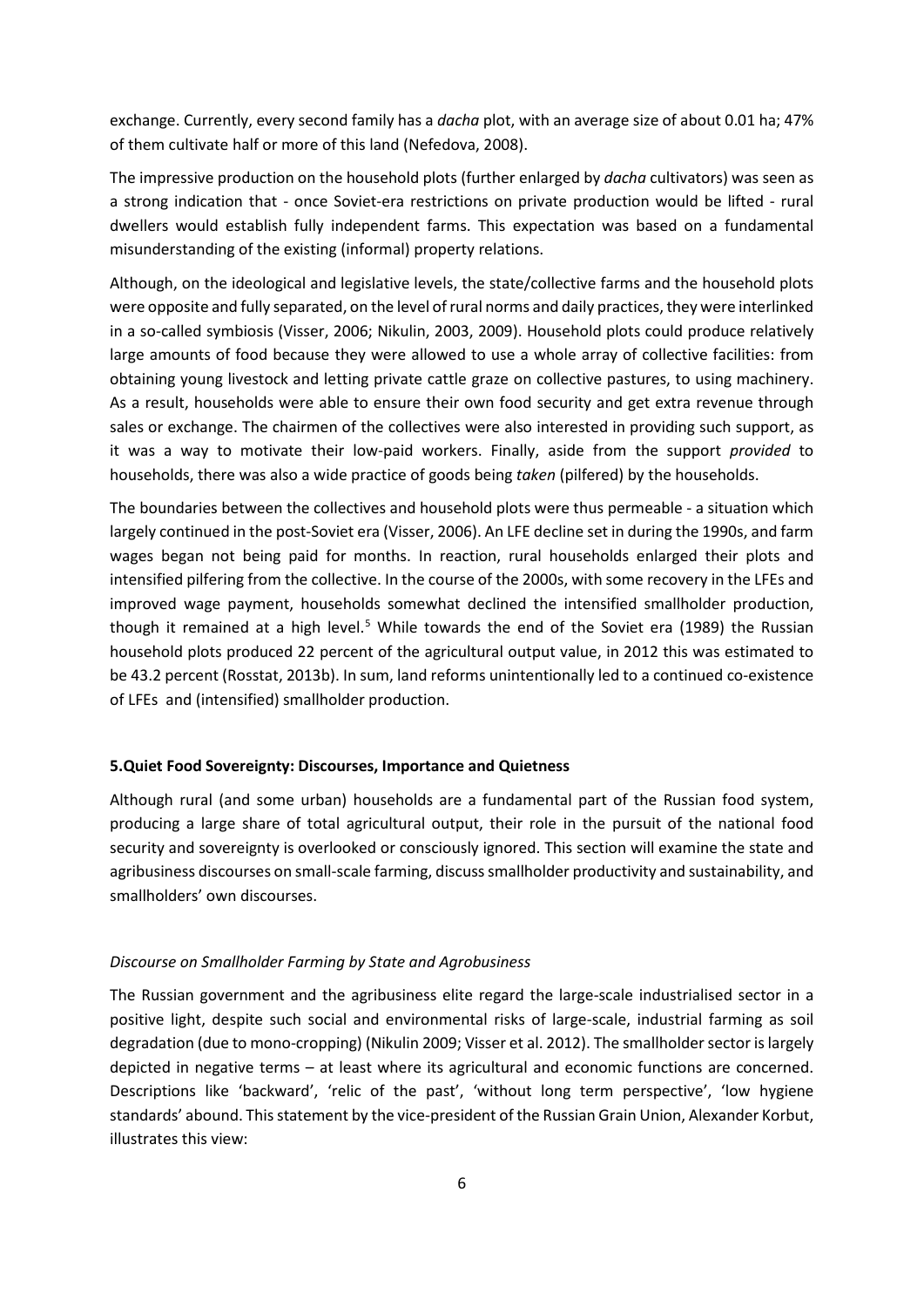The reduction of the share of personal subsidiary farming is a normal process, because this farming is inefficient. And in the light of the forthcoming accession of Russia to the WTO, their fate seems pretty dismal.<sup>6</sup>

Western scholars have also frequently described the Post-Soviet increase of the smallholders in such negative terms as 'muddling through transition with garden plots' (Seeth, et al., 1998). Pallot and Nefedova (2007: p.202) correctly state that, in Russia, 'people's farms have been portrayed as the official "other" of the agri-food system'. They are seen as the opposite of the supposedly modern and efficient LFEs.

However, while smallholders are construed as backward and inefficient, and get little direct state support, they provide a substantial share of Russia's basic foodstuffs. Households produce 93 percent of the country's potatoes, 80 percent of the vegetables, 51 percent of the milk and 54 percent of the meat (Rosstat, 2013a). It should be noted that smallholdings (especially *dacha* plots) are sometimes seen as positive by the state, but then as a 'healthy life style' (in terms of working with nature and consuming fresh produce) or 'recreation', and rarely in terms of its productive function and its role in the agrofood system.

### *Productivity, Sustainability and Localness*

Food self-provisioning in Russia is quite productive and resource-efficient (in terms of material inputs). Table 1 presents the yields of the most essential crops.

|                               | 1991  | 2001  | 2012  |
|-------------------------------|-------|-------|-------|
| Large Farm Enterprises (LFEs) |       |       |       |
| Grain*                        | 1.44  | 1.83  | 1.69  |
| Potatoes                      | 9.24  | 9.95  | 16.64 |
| Vegetables                    | 13.59 | 13.58 | 21.44 |
| <b>Rural households</b>       |       |       |       |
| Grain*                        | 2.67  | 1.80  | 1.37  |
| Potatoes                      | 11.52 | 10.86 | 12.63 |
| Vegetables                    | 15.96 | 15.40 | 19.90 |

#### **Table 1.** Yields of LFEs and rural households (ton/ha)

*Source:* yields calculated based on output and cultivated land data (by producer and crop) from Rosstat (2013a)

\*= includes legumes.

The table shows that rural households are currently nearly as productive (in terms of yields) as LFEs, having been even more productive until recently. The productivity of LFEs is primarily achieved through state support, use of chemical fertilizers, pesticides and machinery. Households have comparable yields, with essentially no direct support from the state, and with largely traditional methods.<sup>[7](#page-15-6)</sup>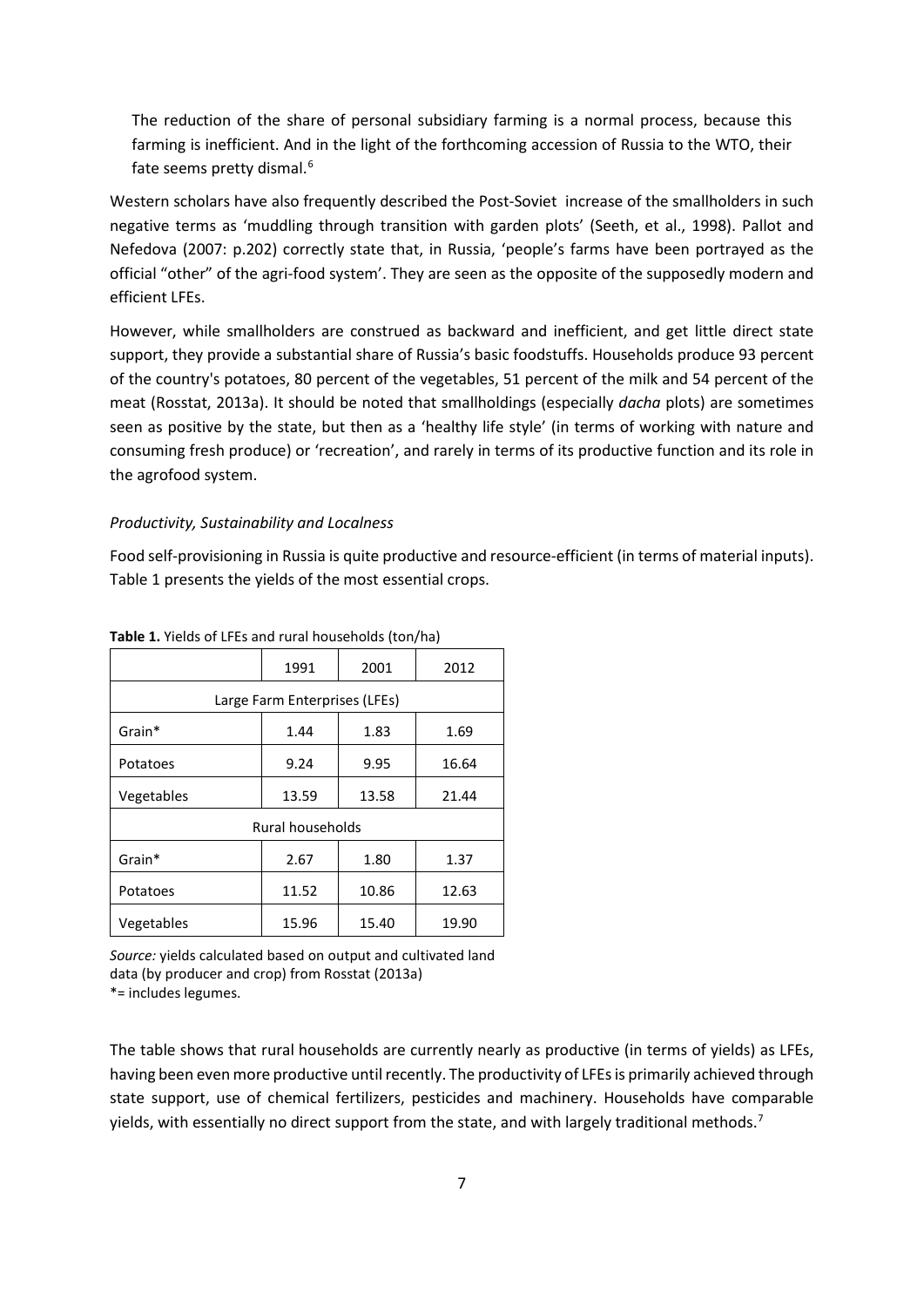Those traditional methods result in environmentally friendly agriculture. Organic fertilizers (manure, compost) are used instead of agrochemicals, and fuel input is minimal as tractors are rarely used (occasionally for plowing) and much work is done by using animal traction (Pallot & Nefedova, 2007; Visser, 2009). These environmentally friendly practices do not emerge from wider concerns about sustainability or contributing to an environmentally sound or localized agricultural system. They arise mostly from the desire to grow healthy food (especially among *dacha* cultivators), the inability to buy expensive inputs, and self-interest in cultivating the small plots in a way that ensures longer-term fertility. The following quote by Tamara Semenova, a representative of the rural social movement 'Peasant Front', describes how the self-interest of smallholders brings about favorable environmental results:

'They are interested in maintaining the fertility of their land. (…). Peasants use predominantly organic fertilisers. They maintain the fertility of the land through the use of green manure*.* They also use crop rotations (..)'.[8](#page-15-7)

A 61 year old inhabitant from Vladimir region we interviewed, stated:

'Potatoes we plant for ourselves (..) not to buy the potatoes from the store! Look at those [latter] potatoes. They are 5 years old and still look gorgeous, clean, no rots, nothing! (..) It tells us that there are so many pesticides in those potatoes! And in the potatoes we plant – there is nothing'.

Although the benefits of smallholder farming are not uncontested, globally, there is an increasing body of work arguing that smallholder farming is more ecologically sustainable (e.g. Altieri et al., 2011). Relevant here is the fact that, while aversion of fertilisers (and in particular pesticides) is widespread in Russia, it is perhaps not surprising that some of the millions of smallholders do use chemical inputs. In a survey conducted in 2001-2002 among 43 LFEs, 12% of them indicated their provision of pesticides to households (Visser, 2009). This figure (as is the one for fertilizer) is much lower than that for other forms of support, such as ploughing plots (98%), fodder provision (79%), and use of pastures (53%). Overall, the intensification of household production from the early 1990s onwards was mainly achieved by expanding the small plots and, above all, by putting in much more labour (Visser, 2009).

Finally, smallholder production in Russia is very localized, with a short food chain and distance from field to fork. Both the production and the wider food chain of these smallholders are rather sustainable. A large portion of the smallholders' produce is simply consumed by them and/or exchanged with fellow villagers. The sale of produce occurs within the district at market places, along roadsides, or via itinerant traders (Pallot & Nefedova, 2007). Much of the households' surplus, however, is exchanged via networks of relatives and acquaintances, and represents a sociality that is highly valued and has a long cultural history in the Soviet era (Zavisca, 2003).

#### *The 'Quiet' Discourse of Smallholders Themselves*

The discourse of the smallholders themselves is less pronounced and more implicit (with many adhering to the official view, but also some deviations), but it is also widespread. Essentially, they see their smallholdings as a means of survival when wages are not sufficient, or when one suddenly loses one's job - hence, responding to insecurity. The same holds for *dacha* cultivators. We agree with Reis (2009: p.200) that the aspect of a fall-back option, a means to survive in times of sudden economic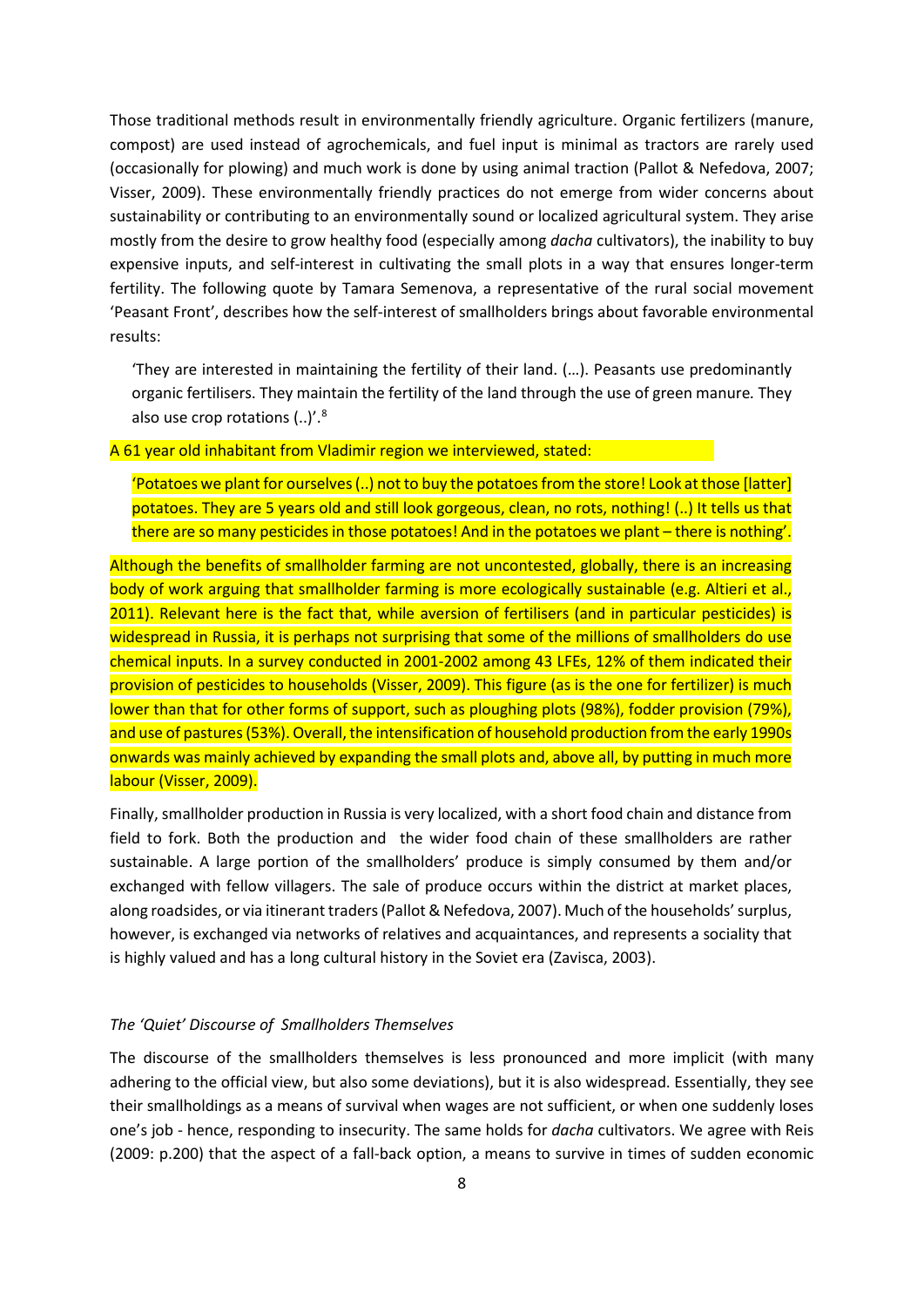crisis or personal misfortune, trumps other elements such as recreation, health and ecological values (Zavisca, 2003). A *dacha* cultivator interviewed by Reis (ibid.) stated:

You can trust that, if everything really falls apart, you have the skills and habits to survive.

A smallholder from the Prokuzino village of the Vladimir region we interviewed, who currently cultivates only half of his plot, stated:

If there will be a year of famine, we will cultivate all our 10 sotkas (0.1 ha) with potatoes.<sup>[9](#page-15-8)</sup>

There is a remarkable paradox that smallholdings are so important, both in terms of economic and ecological value, while at the same time the rural population is rather 'quiet' about these facts, and see them simply as a coping strategy. With the silencing of the smallholdings' role, the term 'quiet food sovereignty' – as inspired from the 'quiet sustainability' concept (Smith & Jehlička, 2013: p.148) – would probably be the best way to characterise this muted, diffuse form of food sovereignty. The 'quiet' food sovereignty would then be one oriented towards coping with insecurity (also featuring a subsidiary function, as we will show below), instead of aspiring for a role as an independent mode of farming. As for the overlooked smallholding benefits to the environment (partly due to lack of income to buy fertilizers, herbicides etc.), the concept of 'quiet sustainability' seems apt. The concept quiet sustainability was developed based on research in Poland and the Czech republic, and we should note the major differences between Central European Countries and (post-)Soviet countries regarding socialist agriculture and post-socialist land reforms (to name but a few). Particularly between Poland and Russia, an important difference is that the symbiosis between LFEs and smallholders is hardly found in Poland, where few state farms were established and independent farmers remained the mainstream. However, and most importantly for our argument, the countries do share a common postsocialist setting and a widespread practice of urban and rural dwellers engaged in smallholdings. Smith and Jehlička (2013: p.148) have described 'quiet sustainability' as follows:

This novel concept summarises widespread practices that result in beneficial environmental or social outcomes and that do not relate directly or indirectly to market transactions, but are not represented by their practitioners as relating directly to environmental or sustainability goals.

The practices are 'quiet' in terms of sustainability because 'the concern is with the state and quality of the food rather than the environmental impact of the food system per se' (ibid: p.155). And they constitute:

not a programme to be implemented, a future ambition for society or an exceptional contrast to the norm. Rather it is a quiet but purposeful parallel to the market economy of food (ibid: p.155).

In Russia, the quiet and parallel nature of smallholder production is clearly indicated by the widespread adherence of the rural population to the official categorization of rural smallholdings. As in the Soviet period, the smallholdings of the population are called 'subsidiary household plots'. The absence of terms like 'farm' or 'agriculture' is telling. The term 'household' has connotations of household chores (much of the work on the household plot is done by women, and seen as an extension of housekeeping).

Furthermore, the term 'subsidiary' is also crucial. In the Soviet Union, with its principle of full employment, rural smallholdings indeed functioned as a subsidiary income and food source, secondary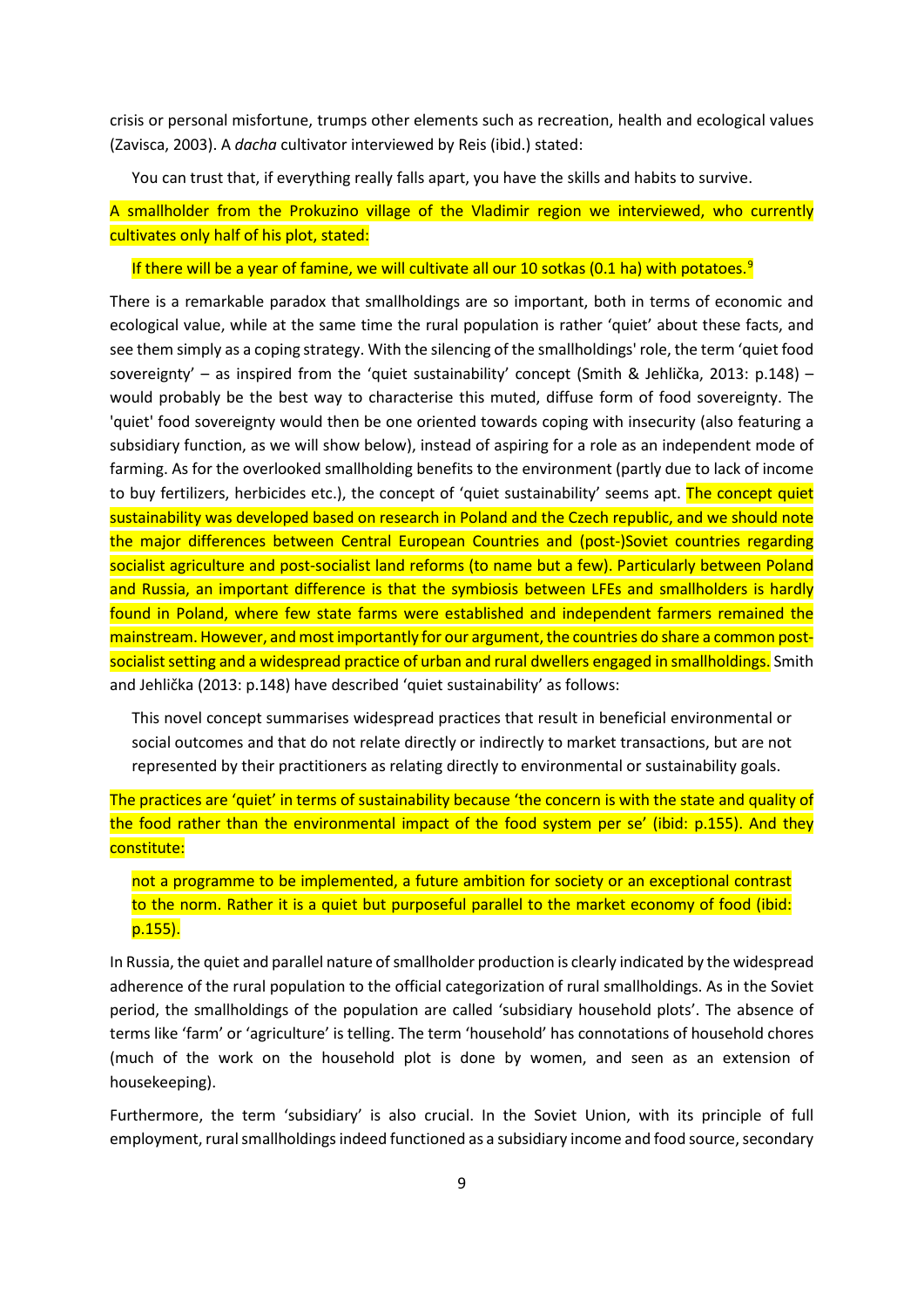to collective farm employment. However, during the slump in agriculture, with widespread wage arrears that came after the demise of the Soviet Union, smallholdings quickly rose in importance. Rural dwellers intensified smallholder production (and urbanites did likewise on *dacha* plots) (Visser, 2009). Even with a slight decrease in their share in the total agricultural production since 2009, these plots still constitute the main source of income for a substantial part of the rural population, and an important source of food and saved expenses for many urbanites (ibid.). Thus, while the term 'subsidiary household plot' might have been appropriate during the Soviet period, it is now a stark understatement of its actual role in both agriculture and rural incomes.

However, as mentioned above, rural households still adhere to the idea of the subsidiary nature of their plots *vis-a-vis* LFEs.

While the personal smallholding is seen as crucial for survival, and few would do away with it completely, few rural dwellers actually aspire to expand their plots if they can get a salaried job that provides them with sufficient income (Nefedova, 2008). A considerable share of the rural households would in fact decrease production (although not fully, we suspect). Furthermore, few rural dwellers (or *dacha* cultivators) would see their smallholdings as a viable alternative to the large-scale food system. On the contrary, rural dwellers have strong nostalgia for the Soviet past and welcome the revitalisation of former *kolkhozy* and *sovkhozy* (Pallot & Nefedova, 2007). The striking fact is that the state and agribusiness' negative view on smallholders partly resonates among the latter themselves.<sup>[10](#page-15-9)</sup> While this is mainly the result of the longstanding subsidiary role of household plots, it is also caused by the longstanding stigmatization of rural dwellers (Reis, 2009), and reinforced by the official media discourse. However, while smallholders often expect a decline in the importance of smallholdings in agriculture, we rarely encountered smallholders who expect their complete disappearance.

## **6.The Political Dimension of Quiet Food Sovereignty**

Many authors argue that the political dimension of food sovereignty is key (Claeys, 2013; McMichael, 2009; Patel, 2009). Desmarais (2007), for instance, speaks of 'a collective struggle to define the alternatives to the globalisation of a neoliberal, highly capitalised, corporate-led model of agricultural development'. Elements of the political dimension are: a clear vision to shift the control of productive resources to farmers, their subsequent claiming of rights, and finally their struggle (against state and/or agribusiness) to achieve those rights.

In Russia, at a first glance, the political dimension seems to be absent. There are no outspoken food sovereignty visions and claims. There is hardly any open struggle for food sovereignty. Could we then classify the Russian case as food sovereignty? In other words, in addition to quiet sustainability, can we call it quiet food sovereignty?

In terms of aims and claims, proponents and researchers of food sovereignty often state that it is first, a drive to roll back the mainstream large-scale food system (in terms of what it is against), and second, a desire to gain democratic control over food production (and consumption) by establishing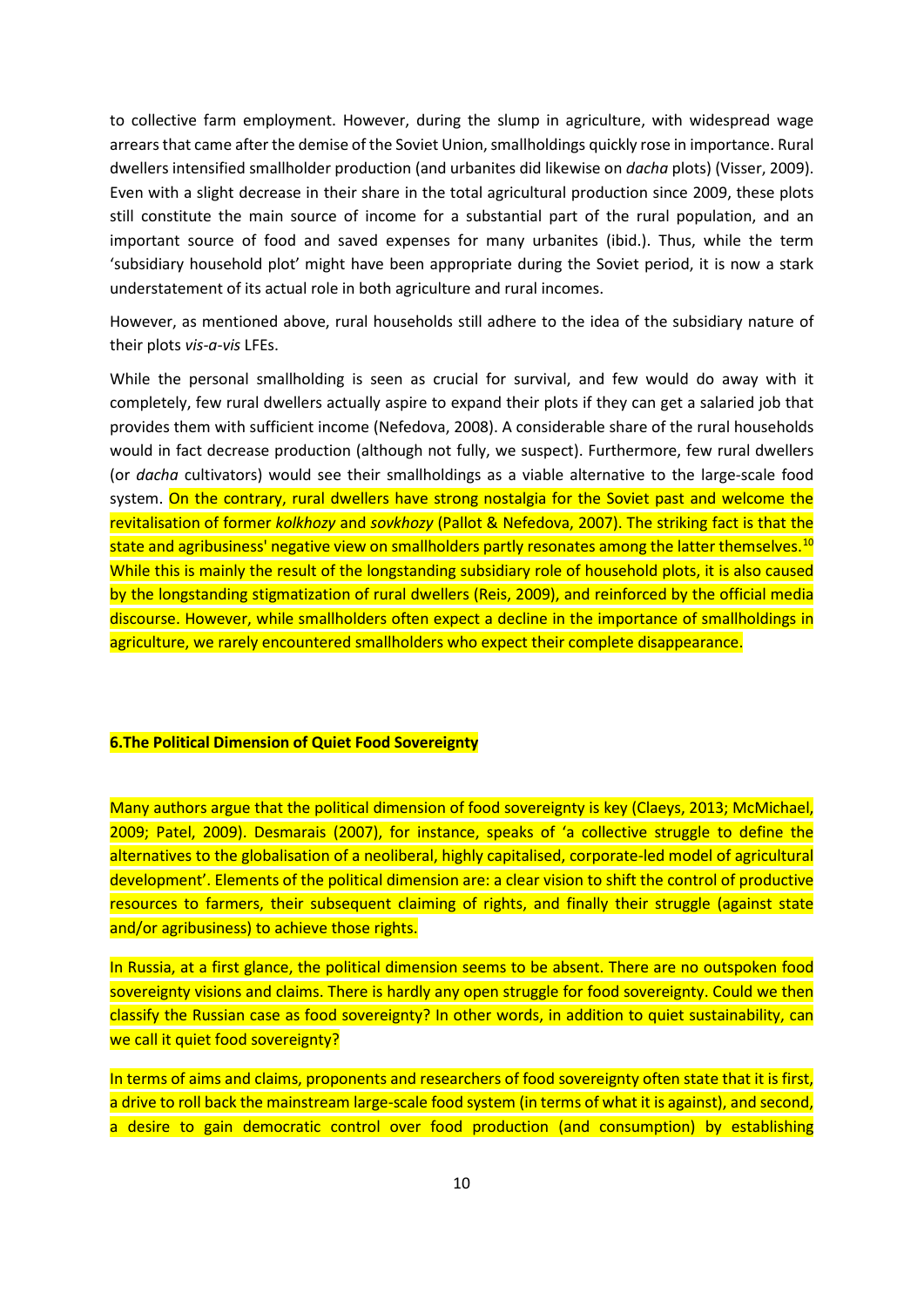autonomous smallholder production (in terms of what it is in favor of) (Desmarais, 2007; McMichael, 2009; Nyéléni, 2007; Patel, 2009). We will discuss the relevance of these two aims for the Russian case.

Regarding the first point, it should be stressed that, whereas in many countries food sovereignty is inspired by the threats of the large-scale system for smallholders, this is has not been the case in Russia. Russian rural dwellers have traditionally experienced numerous benefits of the large-scale food system as rural workers and citizens (full employment, good social services and support for their smallholdings were, these have all been connected to their workplace in the LFE). As consumers, rural and urban dwellers' major concern constituted the frequent deficits of fresh and varied food. Long queues in front of half empty food shops became iconic images of this failure of the system. Thus, whereas elsewhere the dominance and pervasiveness (in terms of outcompeting other food options) of the large-scale food system is the main concern, in Russia the *lack* of pervasiveness and the resulting food insecurity have traditionally been the concern.

Second, are claiming more control and striving for full autonomy essential criteria for acknowledging Russian practices as a form of food sovereignty? We would argue that the Russian smallholders see cultivating their own food as an important right. However, this right is implicit. It is hardly expressed as it is a longstanding tradition, and a substantial degree of control over their own production is seen as the natural order of things. Why would smallholders state the obvious?

Moreover, the right to cultivate (a part of) their own food does not necessarily mean that the right for autonomous food provision is claimed. As defined by the Peoples' Food Sovereignty Network (2002), food sovereignty is:

the right of peoples to define their own food and agriculture; (..) to determine the *extent* to which want to be self-reliant' [emphasis added].

For Russian smallholders, a parallel existence of smallholdings next to LFEs seems to be the appropriate cultural form, with a symbiosis between LFEs and households preferred over full self-reliance.

As long as the right to produce their own healthy food is not threatened, smallholders will not have much of an incentive to protest. Rural dwellers 'have the core land resource, the household plot, in their inalienable property' (Pallot & Nefedova 2007: p.203), and this resource is hardly threatened as the plots are too small for LFEs. The access to LFEs resources, however, has always been informal, and here 'the legal basis for their claims is often tenuous or non-existent' (ibid: p.106). Access to these resources seems to be based on an implicit social contract in which rural dwellers keep quiet as long as the symbiosis between LFEs and smallholdings is maintained by the former, or at the very least the smallholders are not restricted.

As the rights discourse is so implicit in quiet food sovereignty, it raises the question of whether the rights discourse is muted or in fact absent. In other words does quiet food sovereignty have a potential for political struggle or is it intrinsically apolitical?

It seems that people will claim their rights and engage in struggle when the implicit social contract of the LFEs and smallholders' symbiosis (or at least co-existence) is threatened. A strong indication for this are the smallholders' fierce reactions to the state policy aimed at fighting swine flu in the autumn of 2013. After the outbreak of the disease in the swine herd of a household in the Belgorod region, the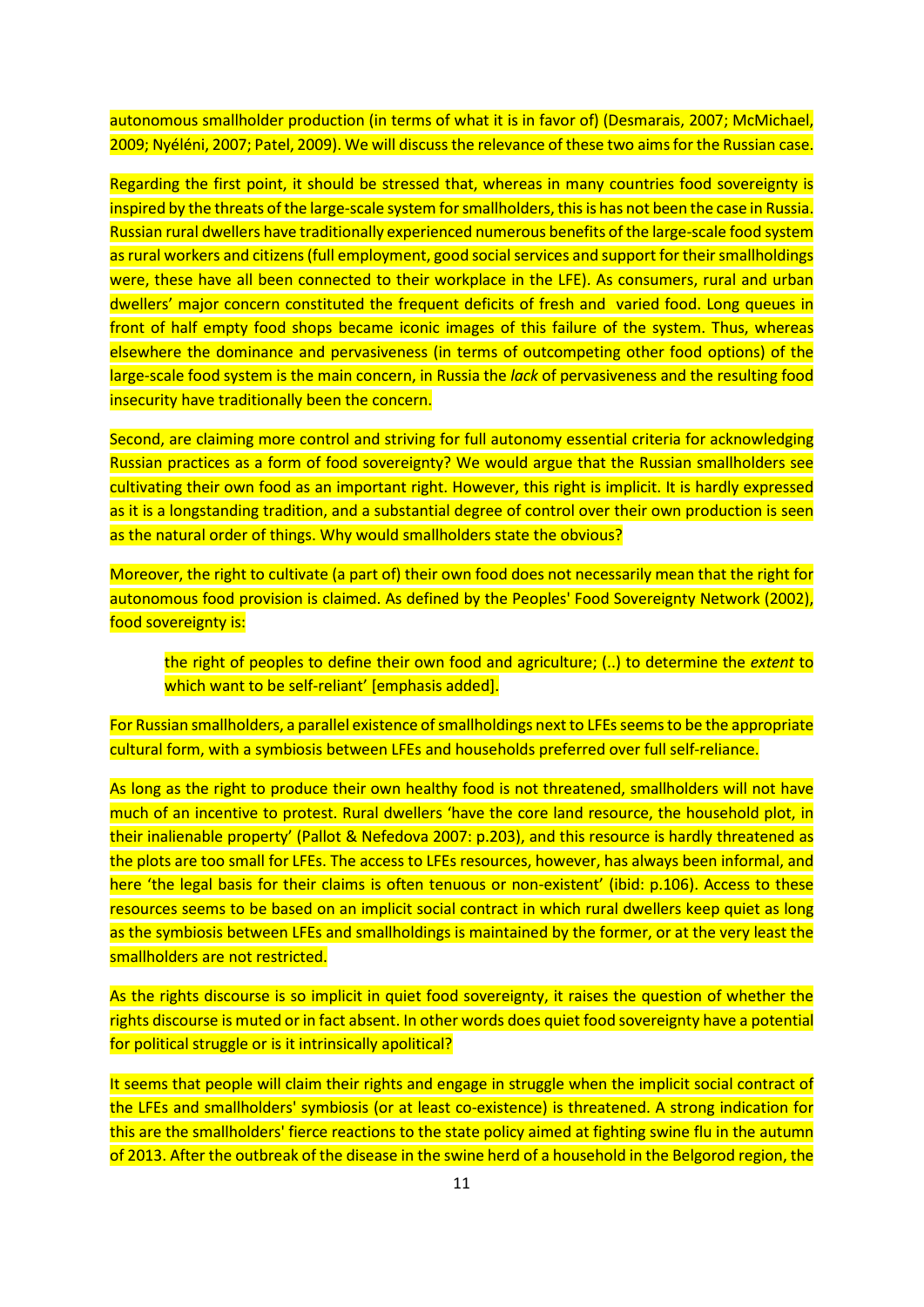governor decided to slaughter all the pigs held by the households in the region and to pay them a compensation. This policy triggered a widespread response: letters to newspapers, demonstrations, road blocks and even the emergence of a small social movement ('Kolos') to counter it. The state policy was frequently interpreted by smallholders as a pretext to eradicate smallholdings - to the benefit of LFEs. As a smallholder stated;

Initially pigs will be liquidated, then chickens, other birds. (…) In the end, by hook or by crook, the last peasants will be eliminated (Park, 2013).

Furthermore, the current pilfering of farm assets by rural dwellers could be seen as a struggle in the form of 'everyday resistance' (Scott, 1985). It is not a form of resistance against LFEs as such, as rural households can hardly imagine a future without them; but it can be classified as resistance against the tendency of LFEs to curtail their support to smallholders in order to cut costs (Nikulin, 2003; 2009) - in other words, as resistance against the erosion of the 'implicit social contract' of symbiosis (cf. Pallot & Nefedova 2007: p. 124).

These examples show that quiet food sovereignty is not apolitical. We agree with Pallot and Nefedova (2007: 106) that:

..rural Russia has been the scene of a muted, but real, contestation of market reform on the part of the population intent on defending their access to resources and services to which they believe they are still entitled.

That active claim making and open struggle have been rare is caused first of all by the fact that, by and large, people are able to engage in producing and consuming 'healthy and culturally appropriate food' as they wish.

### **7.Preconditions for an Emerging Food Sovereignty Movement**

To gauge how likely it is that a food sovereignty movement would emerge out of 'quiet food sovereignty', we discuss below various obstacles and opportunities.

One cognitive obstacle for a food sovereignty movement is that the rural population associates sovereignty exclusively with the state level (such as the 'sovereign' or 'guided' democracy propagated by the Putin regime, or the national food self-sufficiency - for which food sovereignty is occasionally used as synonym. The rural dwellers' own food practices and narratives are mainly concerned with a secure food provisioning - control over food production is only a means to that end. Here we see a similarity with the situation in Honduras (Boyer, 2010), where Via Campesina's food sovereignty campaign failed because it did not take into account the understandings of the Honduran peasant. The latter associated food sovereignty with the powers of nation states, and the concept of food security with their deeply held peasant understandings of, and desire for, security in terms of their continued social reproduction in insecure social and natural conditions. This resonates with the Russian case, with its tradition of food deficits and smallholder farming as a vital survival strategy for coping with that.

Another obstacle is the low potential for mobilisation among the rural population. This is related to the fragmentation of Russian rural society (with, for instance numerous divisions between private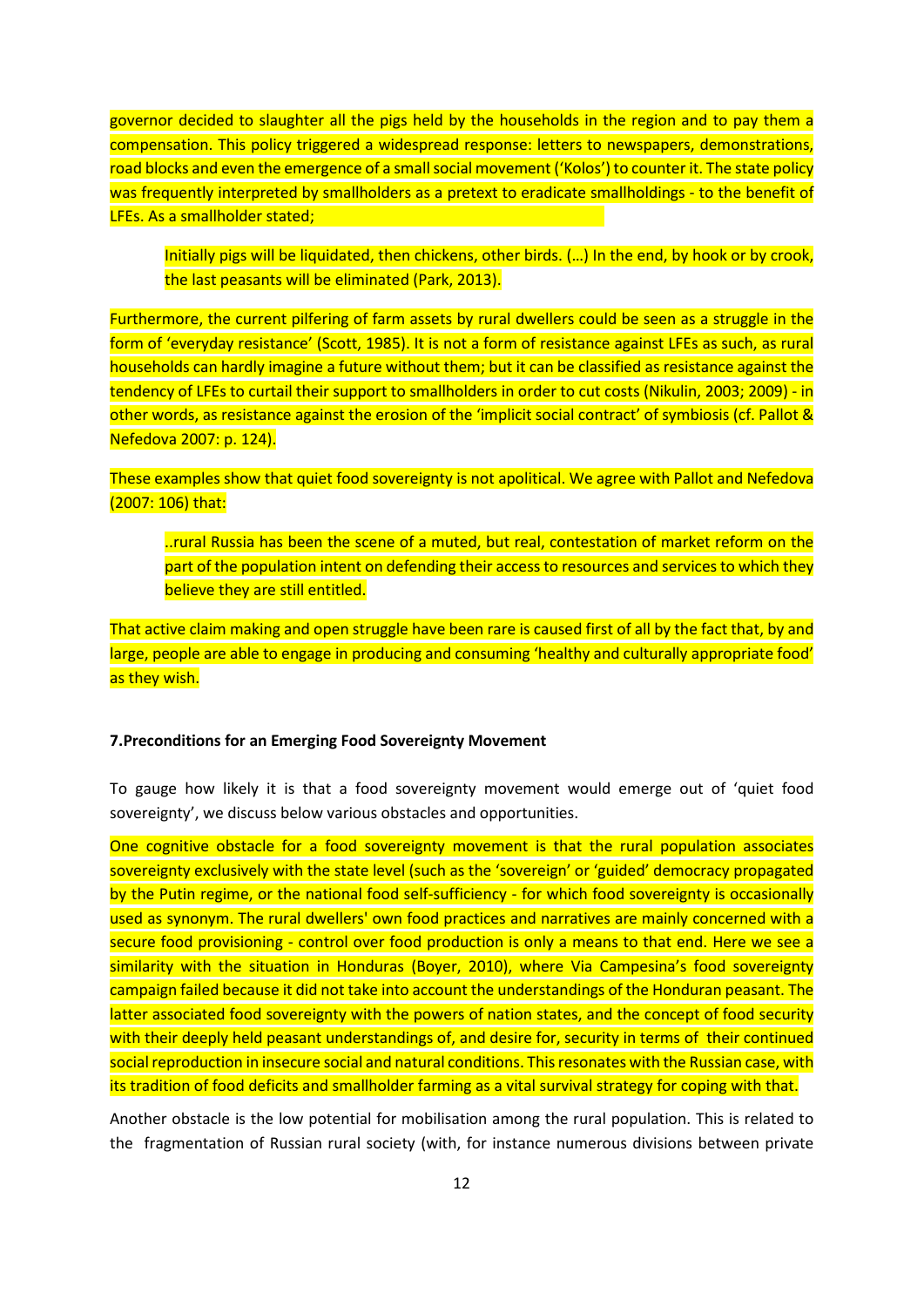farmers, household plot holders, and dacha cultivators (Pallot & Nefedova, 2007: p.36-38), in addition to a demographic composition which is strongly skewed towards the elderly and economically inactive (Nefedova, 2008). Furthermore, there is a generally low proneness towards collective action (Mamonova & Visser, 2014).

Another major hindrance is the earlier discussed symbiosis between LFEs and household plots. This symbiosis, while favorable to the smallholders, at the same time hinders the further growth of independent family farming. What is more, it reinforces the status quo of the dominance of LFEs. More generally, this symbiosis precludes a more assertive, rights based stance towards farm enterprises and the state, which could hold the seeds of a food sovereignty movement. When salaries or land rents are not paid, when a crisis strikes, the ingrained reaction is to seek refuge at the household/*dacha* plots. As a Russian farm director, interviewed by Visser in 2002, stated (cf. Ries, 2009: p.201 on *dacha* cultivators):

In France, farmers take to the streets to protest, but in Russia rural dwellers remain quiet because they can always get by on their household plots.

However, when the symbiosis is threatened, we might expect instances of sudden mobilization, as indicated by the earlier mentioned example of the smallholders' response to the state's swine flu policy. The ongoing modernization (read: further industrialization) of agroholdings, the sharpening of sanitary standards, and the rising influence of foreign agribusiness through Russia's recent accession to WTO, might put additional pressure on the continuation of this symbiosis, and subsequently create incentives for a Russian mobilization around food sovereignty issues.

### **8.Conclusions**

Normally, one would expect to find food sovereignty within rural movements; in Russia, genuine rural movements are extremely rare and weak. The food sovereignty term is rarely used in Russian debates in its literal translation.

However, the food sovereignty concept is neither irrelevant nor fully absent. Food sovereignty in its Russian guise is a more implicit, but widespread approach and clearly emerges bottom-up; we termed this 'quiet food sovereignty', building on recent insights regarding 'quiet sustainability' (Smith & Jehlička, 2013). We showed that food sovereignty in practice plays an important role in Russia, with the rural and urban population as smallholders being able to produce an important share of the food consumed, in or near their local places of living, in a largely ecologically friendly and healthy way. Furthermore, the exchange of food from those smallholdings generates a sociality that is generally highly valued, and has a long cultural history (Ries, 2009), which presents a purposeful parallel to market exchange in agribusiness. These aspects match the vision of food sovereignty put forward by global social movements rather well.

However, at the same time, the productive and environmental importance of such smallholdings is grossly overlooked and downplayed by the Russian government, but even more strikingly, also partly by the smallholders (cf. Kitching, 1998, Pallot & Nefedova, 2007). Quiet food sovereignty does not challenge the overall food system directly through its produce, claims, or ideas, but focuses on individual economic benefits and ecological production for personal health, as well as a culturally appropriate form of sociality, generated by the exchange of self-produced food.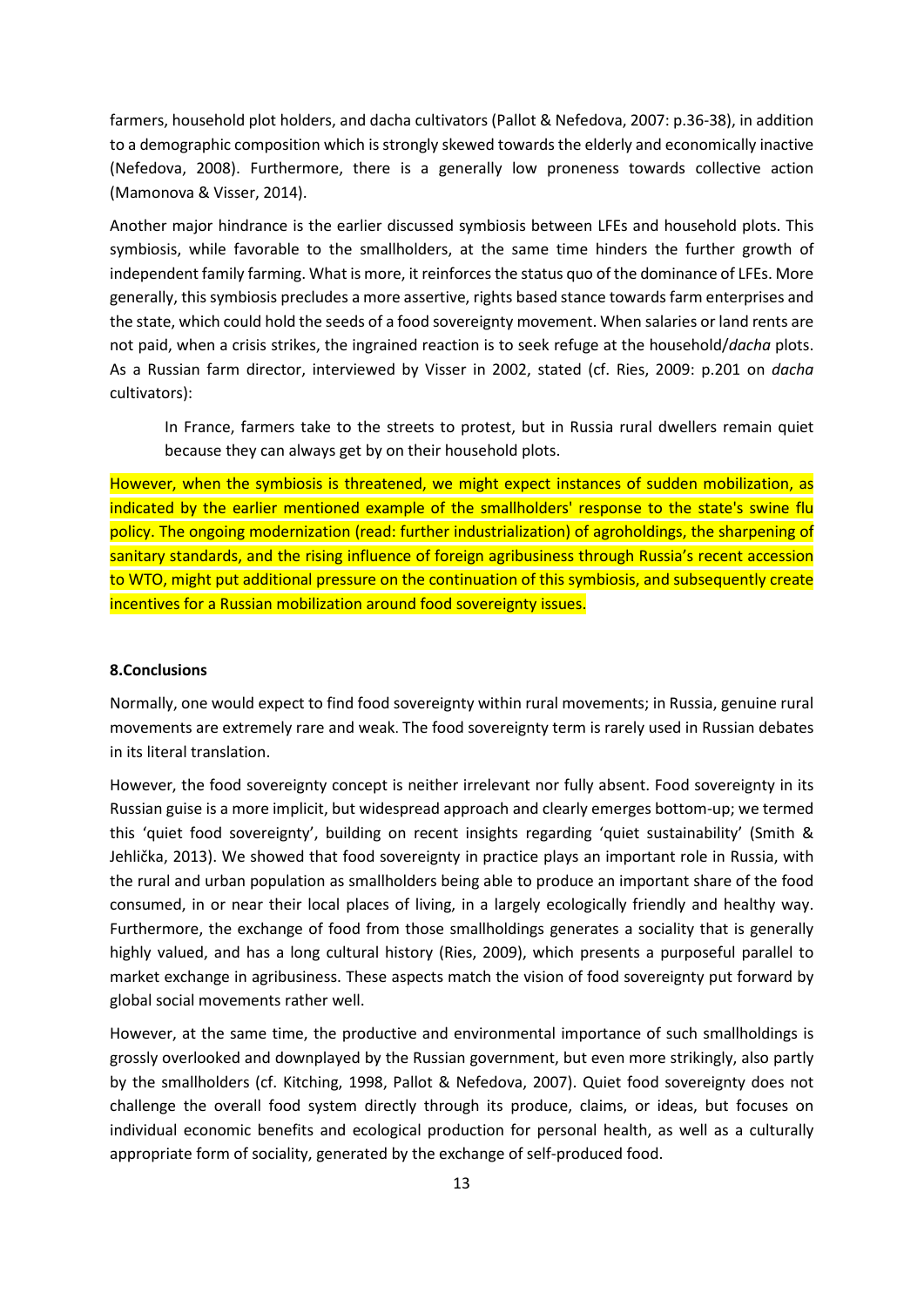Furthermore, a rights discourse - which is so central in food sovereignty - while not absent, is rather implicit. It is grounded in the longstanding tradition of self-provisioning, and taken for granted.

Quiet food sovereignty is yet too diffuse to be classified as a genuine food sovereignty *movement*. Some emergent rural social movements do exist in Russia. However, for a national food sovereignty movement to take shape, there are many hindrances to overcome such as: the divergent understandings of food sovereignty and security among the Russian smallholders, and the low potential for mobilization among the rural population (due to, for instance, social fragmentation). The symbiosis between smallholdings and LFEs also impedes resistance; however, when this symbiosis is threatened - which we expect to happen increasingly - it might trigger sudden mobilization.

We contend that the Russian case is relevant for the wider food sovereignty debate and movement. Some media sources even heralded Russian smallholdings as offering a model that might be the key to feeding the world (NaturalNews.com 2010). Our study suggests that food sovereignty as an everyday practice and discourse is more widespread in post-socialist and semi-totalitarian settings than one would suspect by evaluating food sovereignty by the presence of food sovereignty movements. Acknowledging this would further the global reach and inclusiveness of the food sovereignty movement, and build new transnational linkages with parallel struggles in non-democratic contexts.

Viewed critically, some might wonder whether considering 'quiet food sovereignty' a form of food sovereignty makes for a slippery slope, with the risk of weakening an already broad concept. We acknowledge this risk, and recognize that the inclusion of 'quiet food sovereignty' will be a major challenge, both conceptually and practically, for network building in settings without strong movements. However, the definition of food sovereignty has never been static over the past two decades, and the ambition to incorporate new local experiences to achieve 'a fine balance' between 'local realities and global actions' (Desmarais, 2007: p.135) or visions is key to keep food sovereignty vital. Furthermore, we would argue that - for food sovereignty to constitute the global movement it claims to be - it should be inclusive towards the large numbers of rural (and urban) people in nondemocratic settings who in many ways practice the ideal of food sovereignty, even if they are less vocal in doing so.

Finally, we contend that the finding that 'quiet food sovereignty' has not (yet) turned into a solid social movement should not only been seen as a shortcoming. In fact, in less than democratic settings with limited open space for contention, the implicit practices and narratives, the strong orientation toward co-existing with large-scale farms, and the hidden or ad-hoc struggles of 'quiet food sovereignty' might be more effective than full-blown movements. Russia's 'sovereign' or 'guided democracy' approach does not offer much space for social mobilization. It is very likely that a sizeable food sovereignty movement would face state opposition and restrictions, as is currently happening with various urban NGOs and emerging rural movements (Mamonova & Visser, 2014). Alternatively, the Russian government might take up the concept if food sovereignty would become more popular, but would likely do so in a tightly controlled manner. It might do so, for instance, by molding the concept ingeniously - taking out the elements that challenge the status quo - as it has previously done with various rural and urban movements and their notions, by creating state embedded civil society organizations (Mamonova & Visser, 2014). Thus, it would be less likely for a Russian food sovereignty *movement* to be close to the term's global understanding (in the vein of a social movement like *Via Campesina*), and more likely for it be something of a state-captured '*Via Kremlina'*.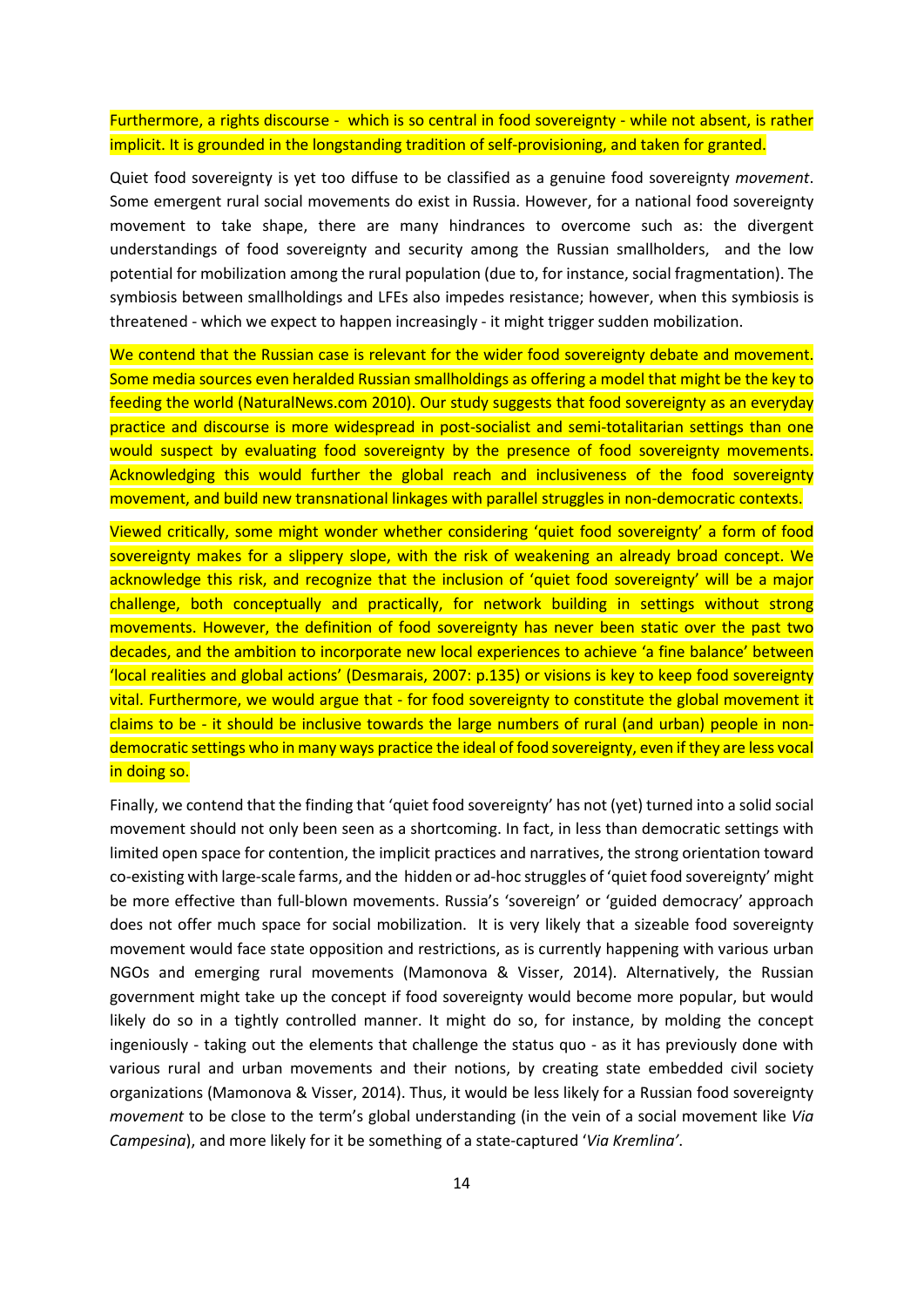## **Acknowledgements**

This article benefited from Daniela Patru's and Martha Jane Robbins' editing assistance, financial support from European Research Council (ERC) grant 313871.

#### **References**

- Alekhin, I. (2012). Podvor'e: atavism ili shans? *Kuzbass,* 18 February, retrieved from <http://www.kuzbass85.ru/2012/01/18/podvore-atavizm-ili-shans/> .
- Altieri, M. A., F.R. Funes-Monzote and P. Petersen (2011) 'Agroecologically efficient agricultural systems for smallholder farmers: contributions to food sovereignty', *Agronomy for Sustainable Development*, *32*, 1-13.
- Ardener, E. (1975). Belief and the problem of women. In S. Ardener (Ed.) *Percieving women* (pp. 1-17) London: Malaby Press.
- Boyer, J. (2010). Food security, food sovereignty, and local challenges for transnational agrarian movements: the Honduras case, *Journal of Peasant Studies*, *37*(2), 319-351.
- Claeys, P. (2013). An overview of La Via Campesina's Right-Based Claims over the last 20 years, Paper for the conference 'Food Sovereignty: A Critical Dialogue' 14-15 September, Yale University/ISS.
- DeMaster, K. (2013). Navigating De- and Re-peasantisation: Potential Limitation of a Universal Food Sovereignty Approach for Polish Smallholders. Paper for the conference 'Food Sovereignty: A Critical Dialogue' 14-15 September, Yale University/ISS.
- Desmarais, A-A. (2007). *La Via Campesina. Globalisation and the Power of Peasants*. Halifax: Fernwood Publishing.
- Edelman, M. (2014). Food Sovereignty: Forgotten Genealogies and Future Regulatory Challenges. *Journal of Peasant Studies*, 1-20, doi:10.1080/03066150.2013.876998.
- Hospes, O. (2014). Food Sovereignty: the Debate, the Deadlock and a Suggested Detour. *Agriculture and Human Values*, *31*, 119-130.
- Iles, A. and M. Montenegro (2013). Building Relational Food Sovereignty Across Scales: An Example from the Peruvian Andes. Paper for the conference 'Food Sovereignty: A Critical Dialogue' 14-15 September, Yale University /ISS.
- Kitching, G. (1998) The Revenge of the Peasant? The Collapse of Russian Agriculture and the Role of the Peasant 'Private Plot' in that Collapse, 1991-1997. *Journal of Peasant Studies*, 26(1), 43-81.
- Mamonova, N. and O. Visser (2014). State marionettes, phantom organisations or genuine movements? The paradoxical emergence of rural social movements in post-Soviet Russia. *Journal of Peasant Studies*, doi: 10.180/03066150.2014.918958.
- McMichael, M. (2009). Food Sovereignty, Social Reproduction and the Agrarian Question. In A. Haroon Akram-Lodhi and C. Kay (Eds.) *Peasants and Globalization. Political Economy, Rural Transformation and the Agrarian Question* (pp. 288-312) New York, Routledge.
- Natural News.com (2012). Russia's small-scale organic agriculture model may hold the key to feeding the world, http://www.naturalnews.com/037366\_russia\_home\_gardens\_food\_production.html
- Nefedova, T. (2008). Russian rural areas by the eyes of its inhabitants. In N.E. Pokrovskiy (Ed.) *Ugric project: the environment and the people of the North*. Moscow: Society of professional sociologists.
- Nikulin, A. (2003). The Kuban Kolkhoz between a Holding and a Hacienda. *Focaal*, *41*, 137-152.
- Nikulin, A. (2009). The Oligarkhoz as successor of Post-Kolkhoz, paper presented at the Max Planck Institute for Social Anthropology, Halle/Saale.
- Nyéléni (2007). Declaration of Nyéléni, 27 February, Selingué Mali. http://www.nyeleni.org/spip.php?article290.
- Pallot, J. and Nefedova, T. (2007). *Russia's Unknown Agriculture: Household Production in Post-Soviet Russia.* Oxford, Oxford University Press.
- Park, N. (2013). Chuma unichtozhaet Rossiiskoe svinovodstvo, *TTP Inform*, http://www.ttpinform.ru/security/3588.html.
- Patel, R. (2009). What does food sovereignty look like? *Journal of Peasant Studies*, *36*(3), 663-706.
- Peoples' Food Sovereignty Network (2002). *Statement on peoples' food sovereignty. http://www.peoplesfoodsovereignty.org/statements/new%20statement/statement\_01.htm*